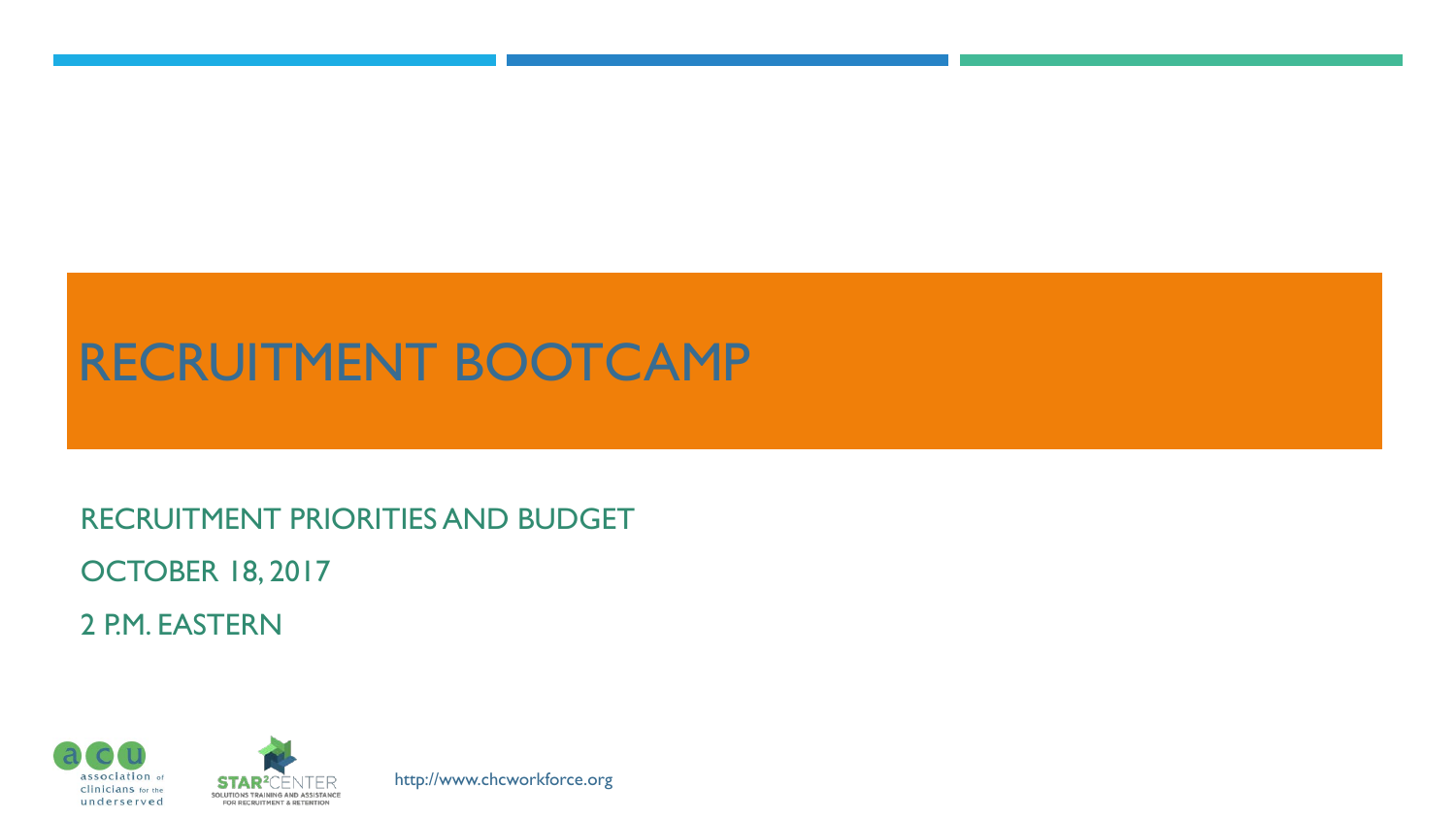## WEBINAR HOUSEKEEPING





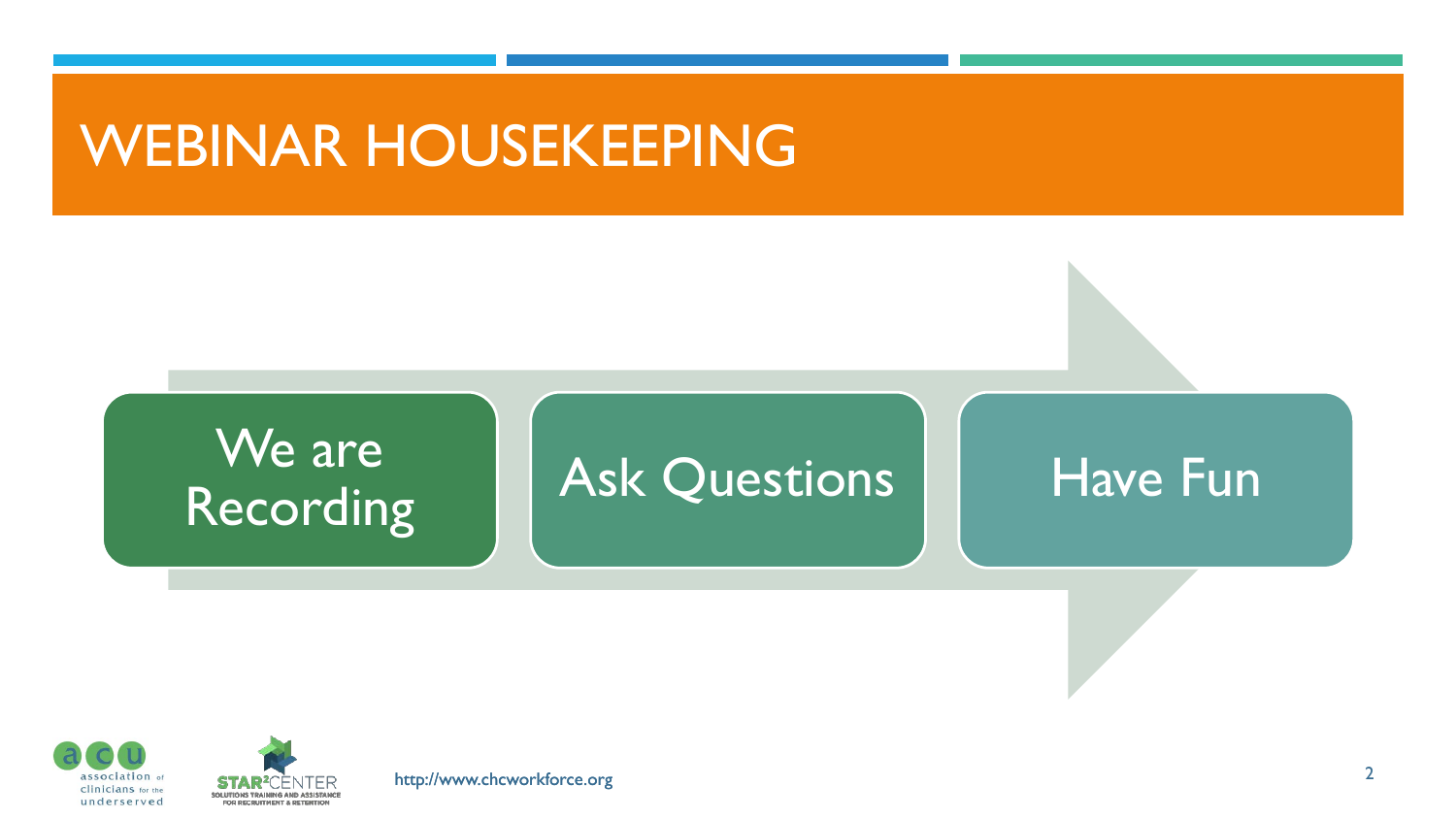# TODAY'S PRESENTER

# Ann Hogan Ann Hogan Consulting





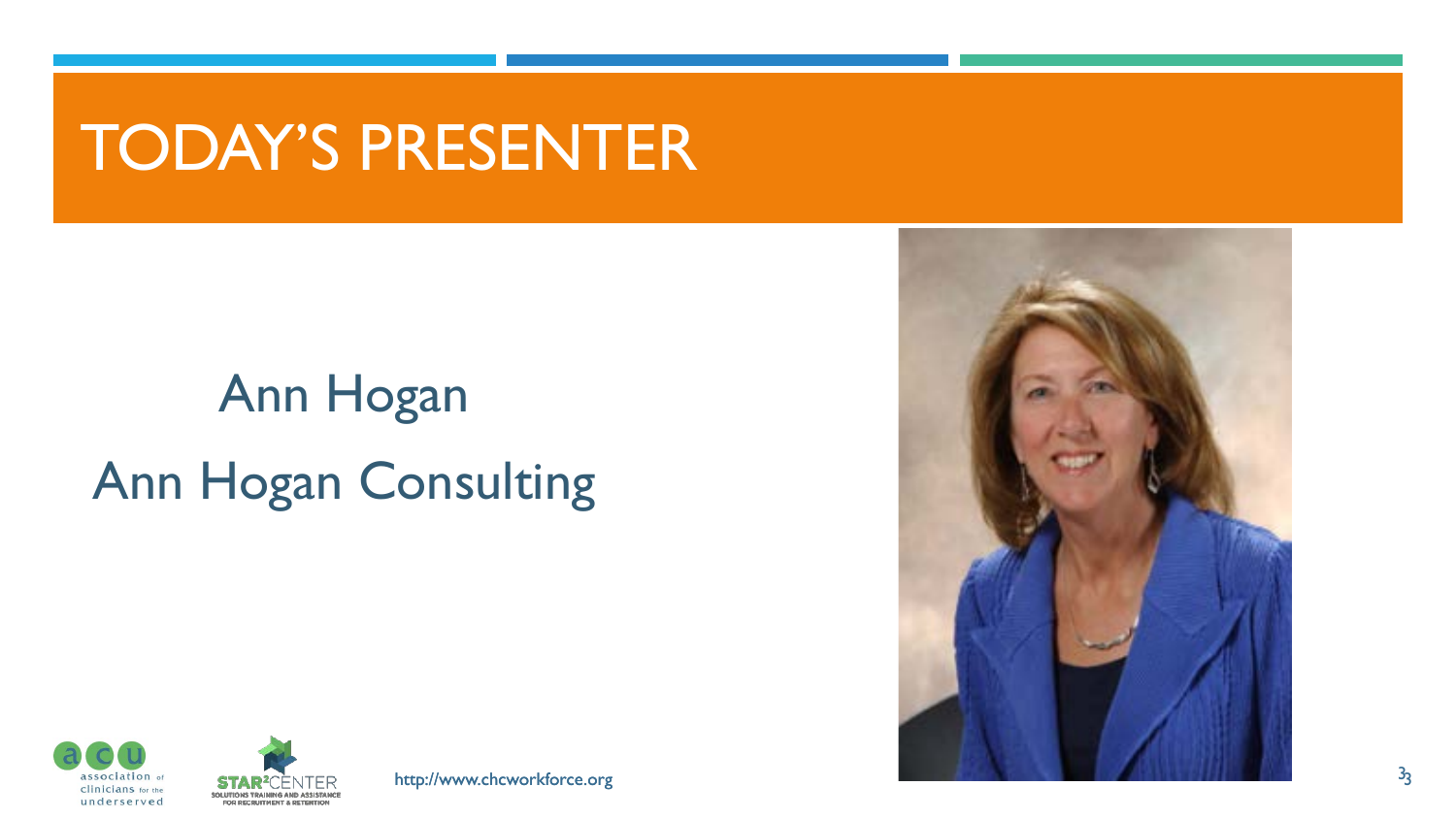# **FACULTY**

- Allison Abayasekara | [aabayasekara@clinicians.org](mailto:aabayasekara@clinicians.org)
	- 703-562-8820
- **Mariah Blake | [mblake@clinicians.org](mailto:mblake@clinicians.org)** 
	- $-703 562 8819$
- Ann Hogan | [ann@annhoganconsulting.com](mailto:ann@annhoganconsulting.com)
	- $-303-916-6439$
- Suzanne K. Speer | [sspeer@clinicians.org](mailto:sspeer@clinicians.org)
	- $-703-577-1206$

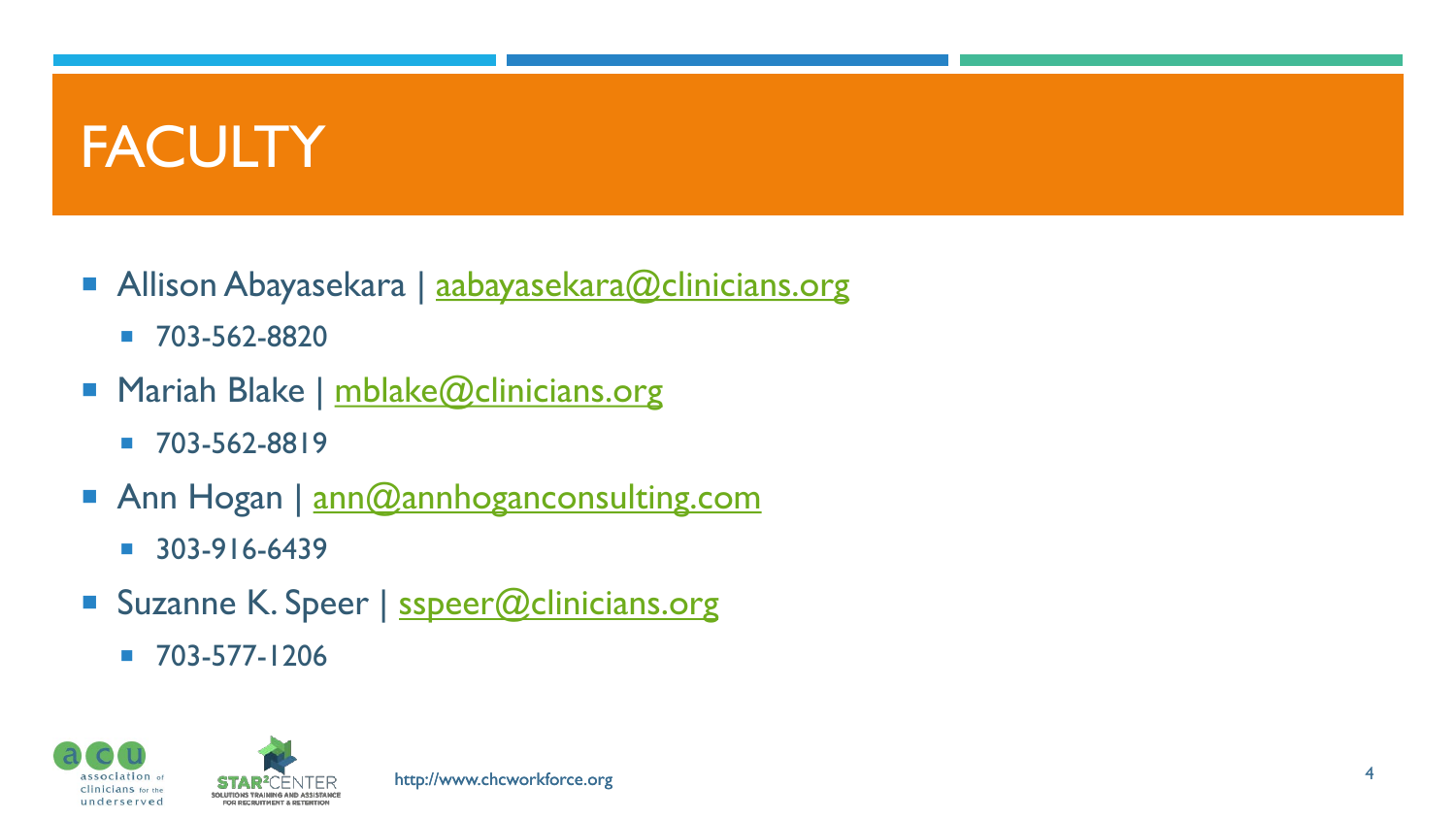# OUR BOOTCAMP GOALS



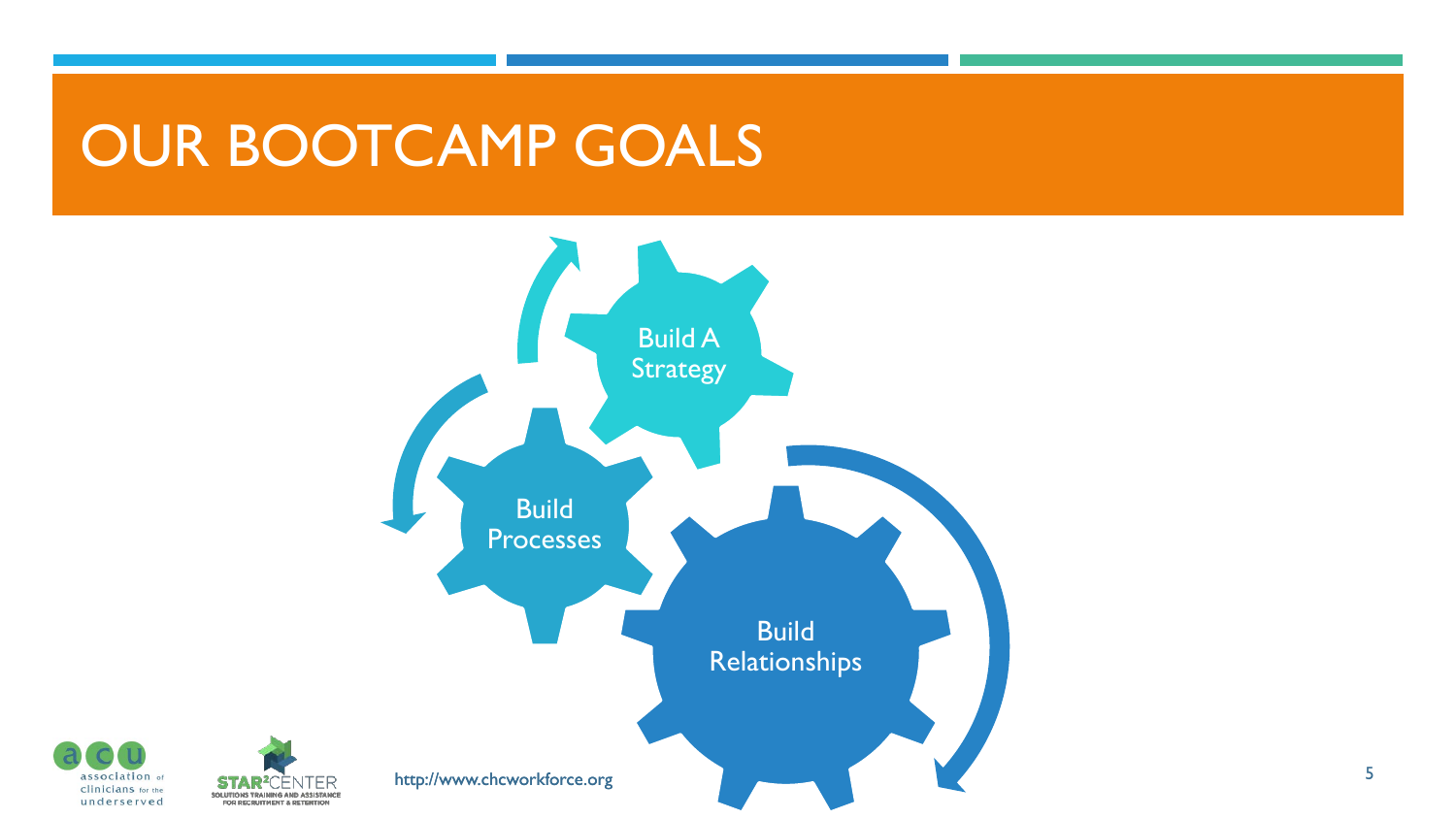# LAST WEEK RECAP: COMMUNITY PLAN & RECRUITMENT TEAM

Community Plan

Need for Collaboration

#### Who is part of Recruitment Team



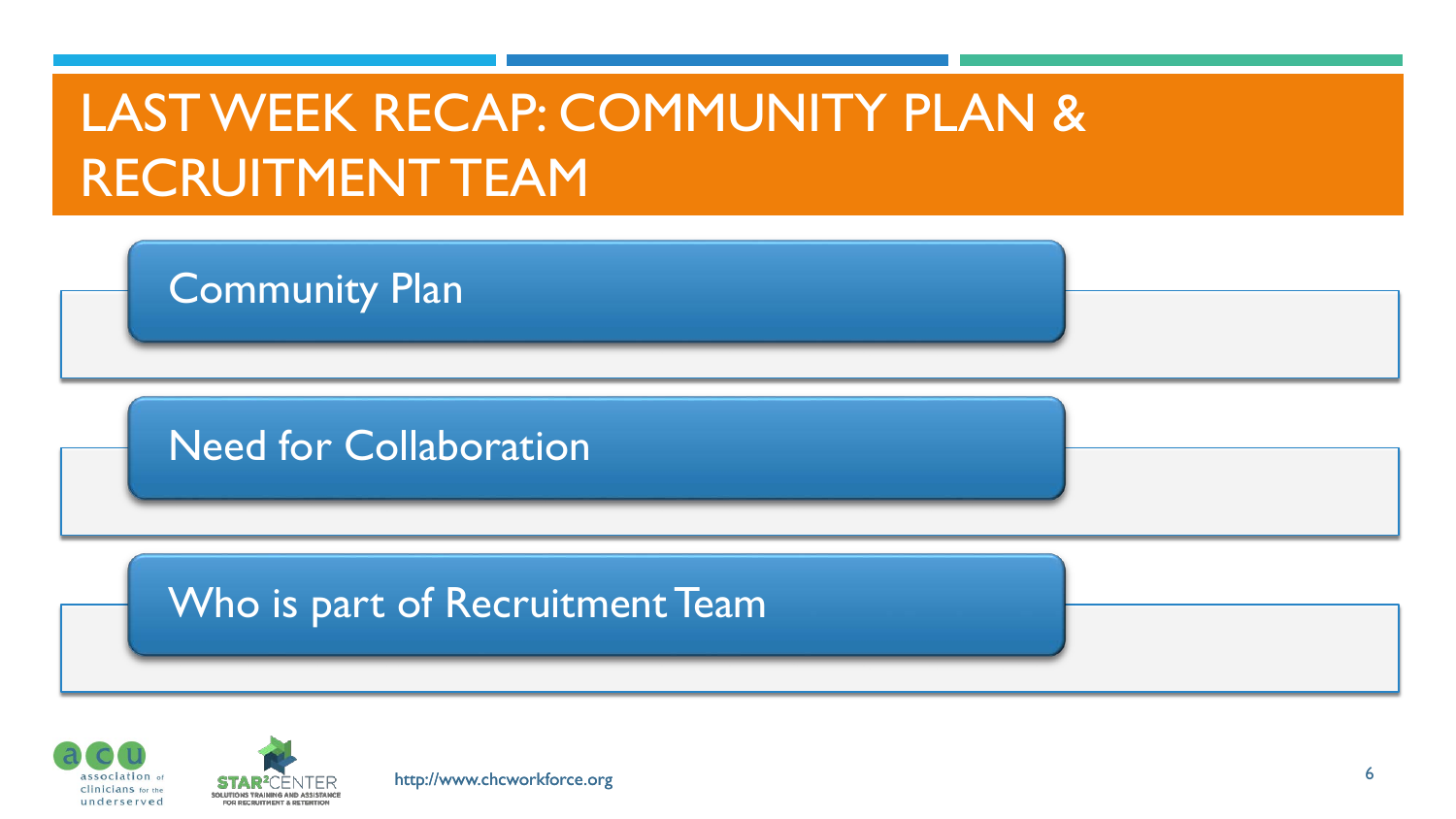# DISCUSSION BOARD

■ Select "2017 Recruitment Bootcamp" group

SOLUTIONS TRAINING AND ASSISTANCE

**FOR RECRUITMENT & RETENTION** 

- **Select relevant week**
- Comment and reply to others!



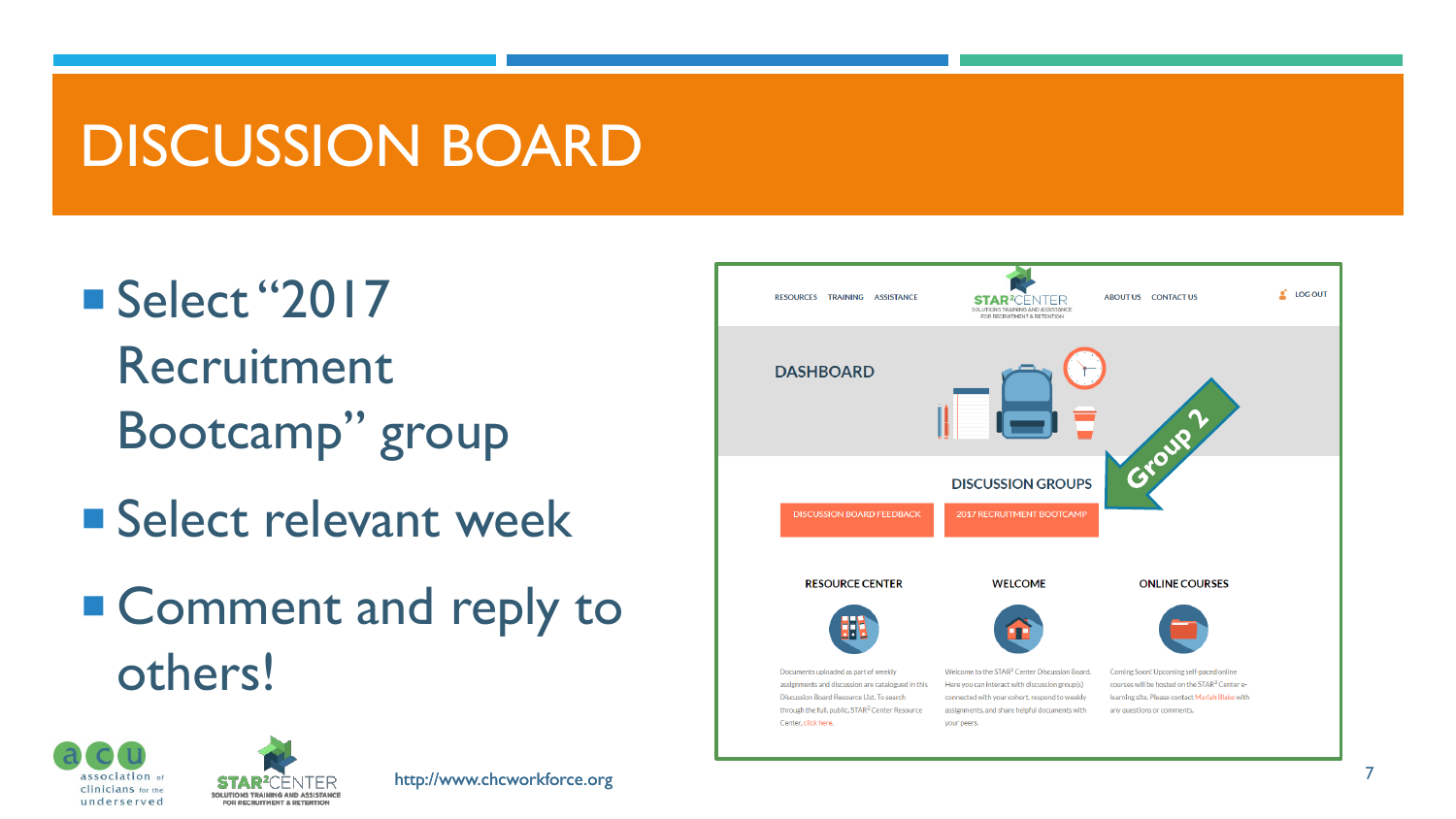#### TALES FROM THE DISCUSSION BOARD







http://www.chcworkforce.org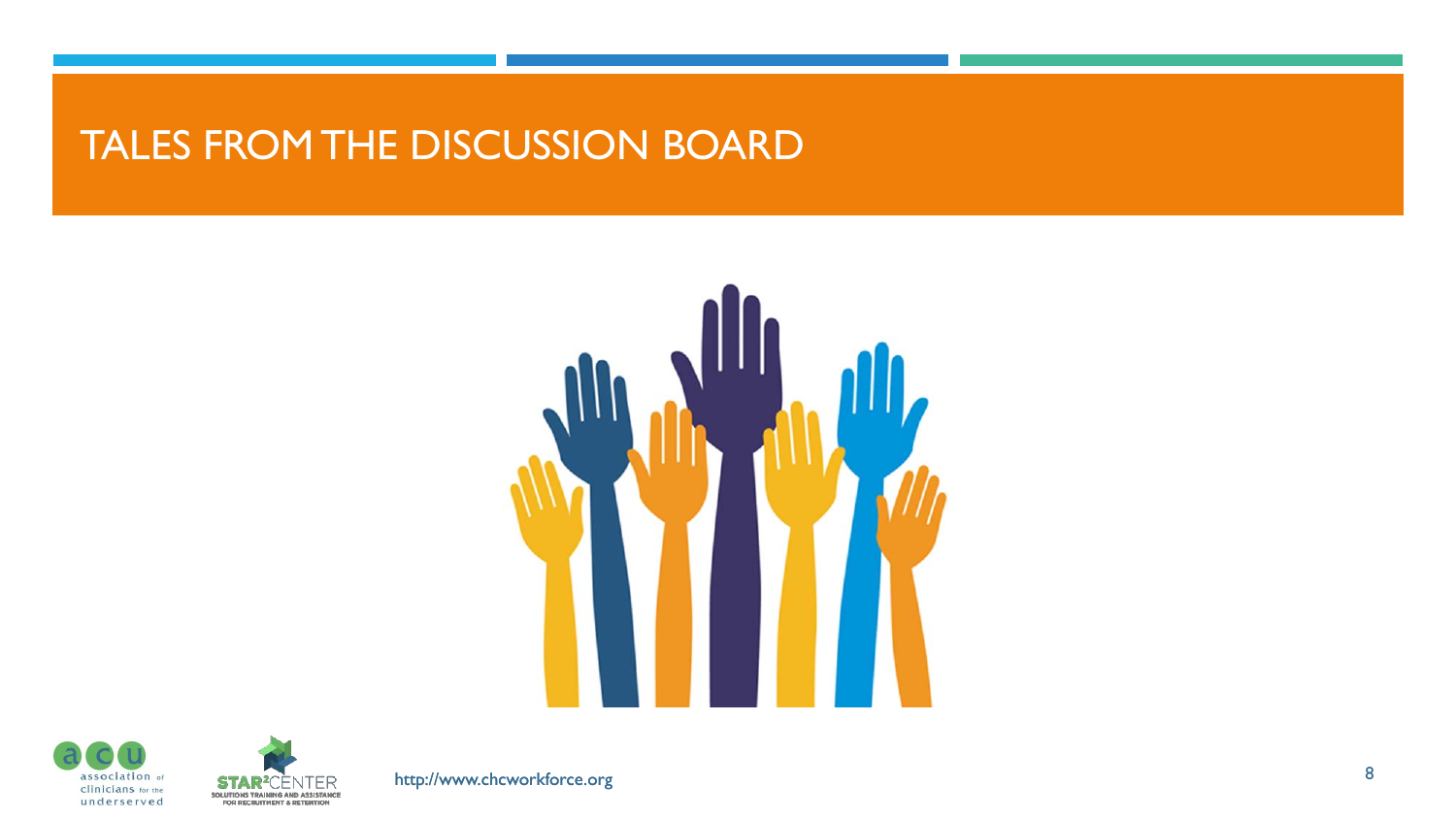## RECRUITMENT PLANNING PROCESS

**FOR RECRUITMENT & RETENTION** 

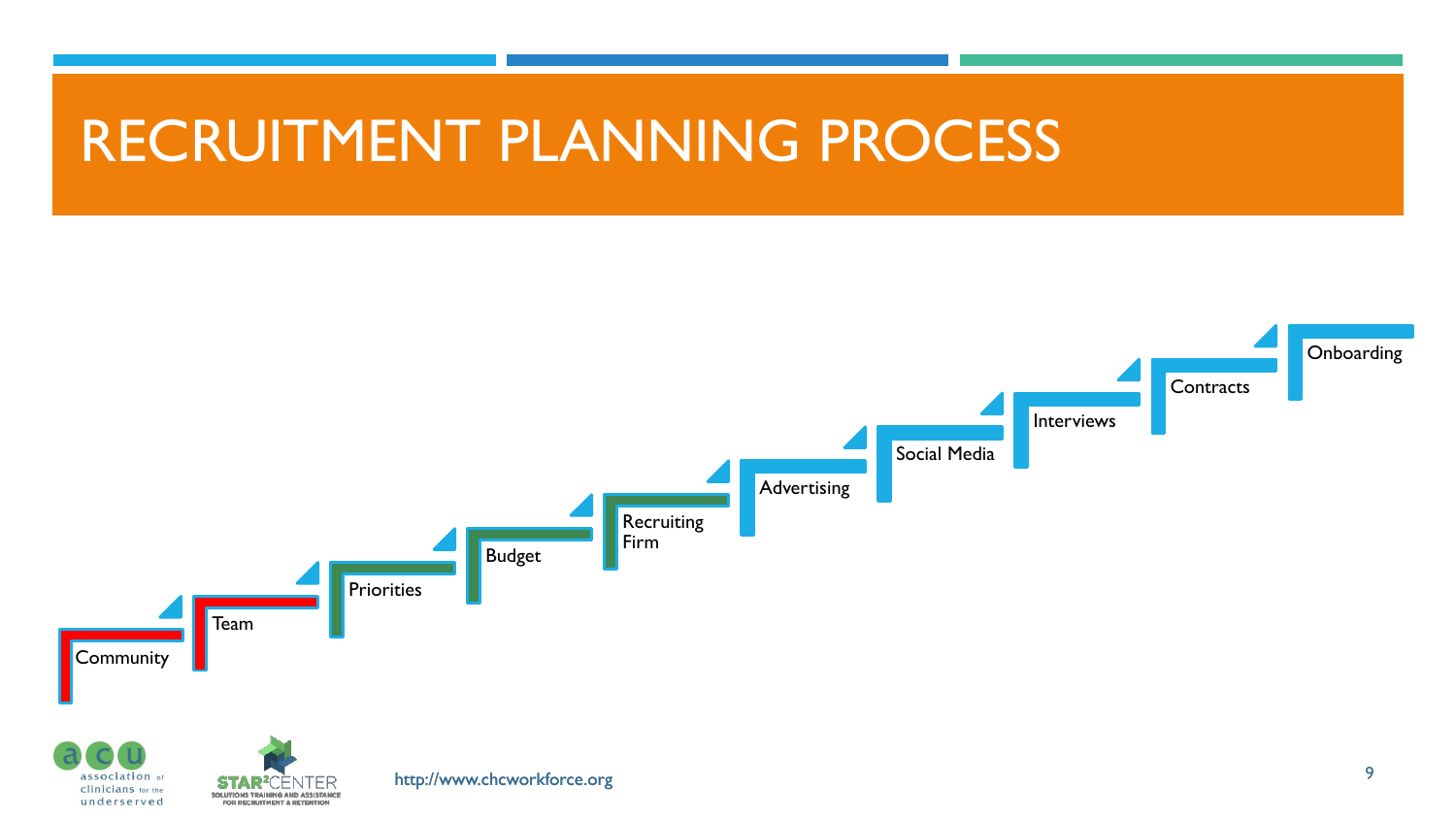# PROVIDER RECRUITMENT PRIORITIES



10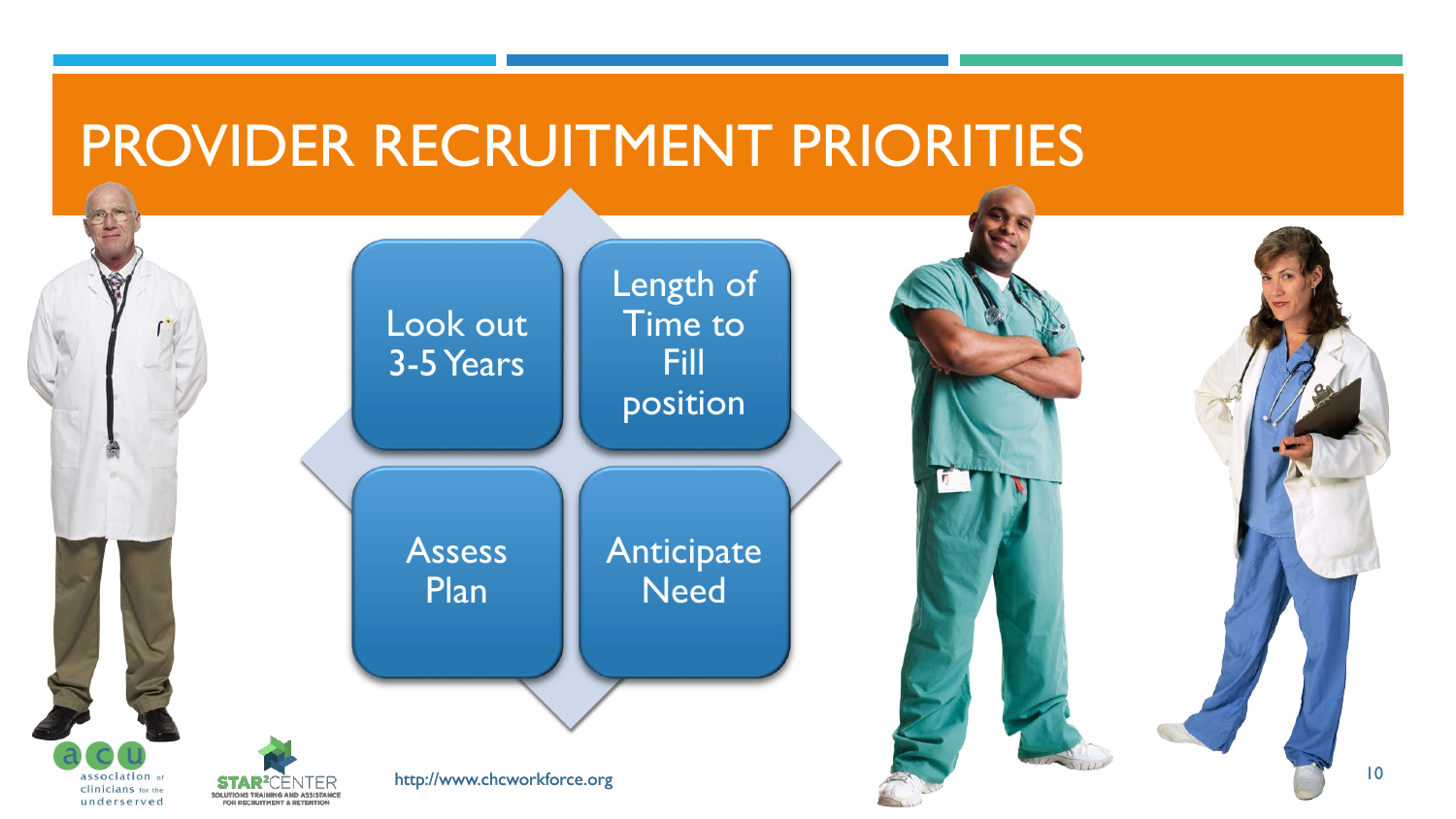# PRIORITIES

- **E** Determine the Positions
	- **Family Practice**
	- **D** OB/GYN
	- **Nurse Practitioner/Physician Assistant**
- **Reason for Vacancy** 
	- **E** Current or Planned
	- Retirement, Growth or Other



PRIORITIES

2.

3.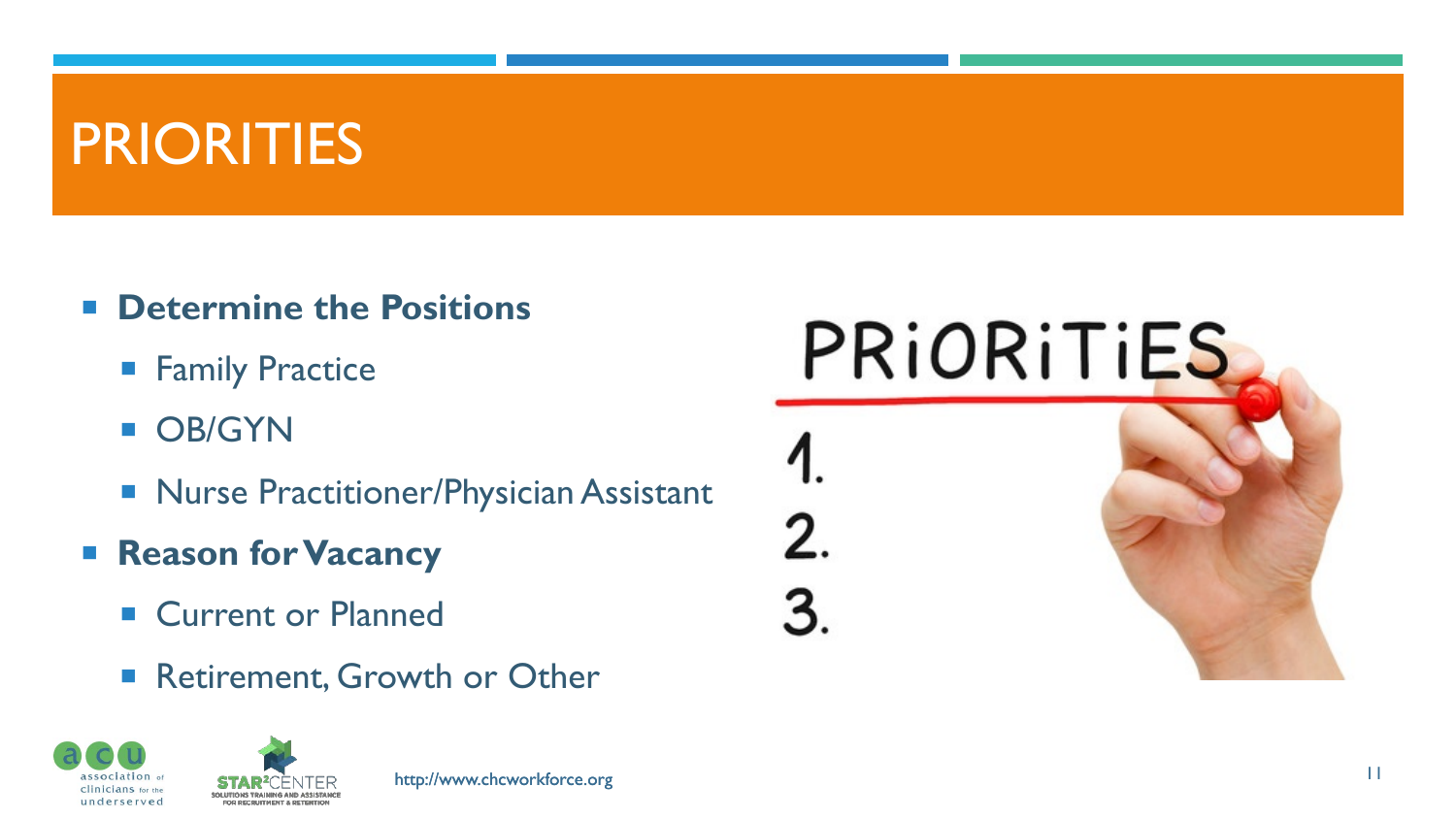# RECRUITMENT BUDGET

#### The Recruiting Budget takes detailed planning





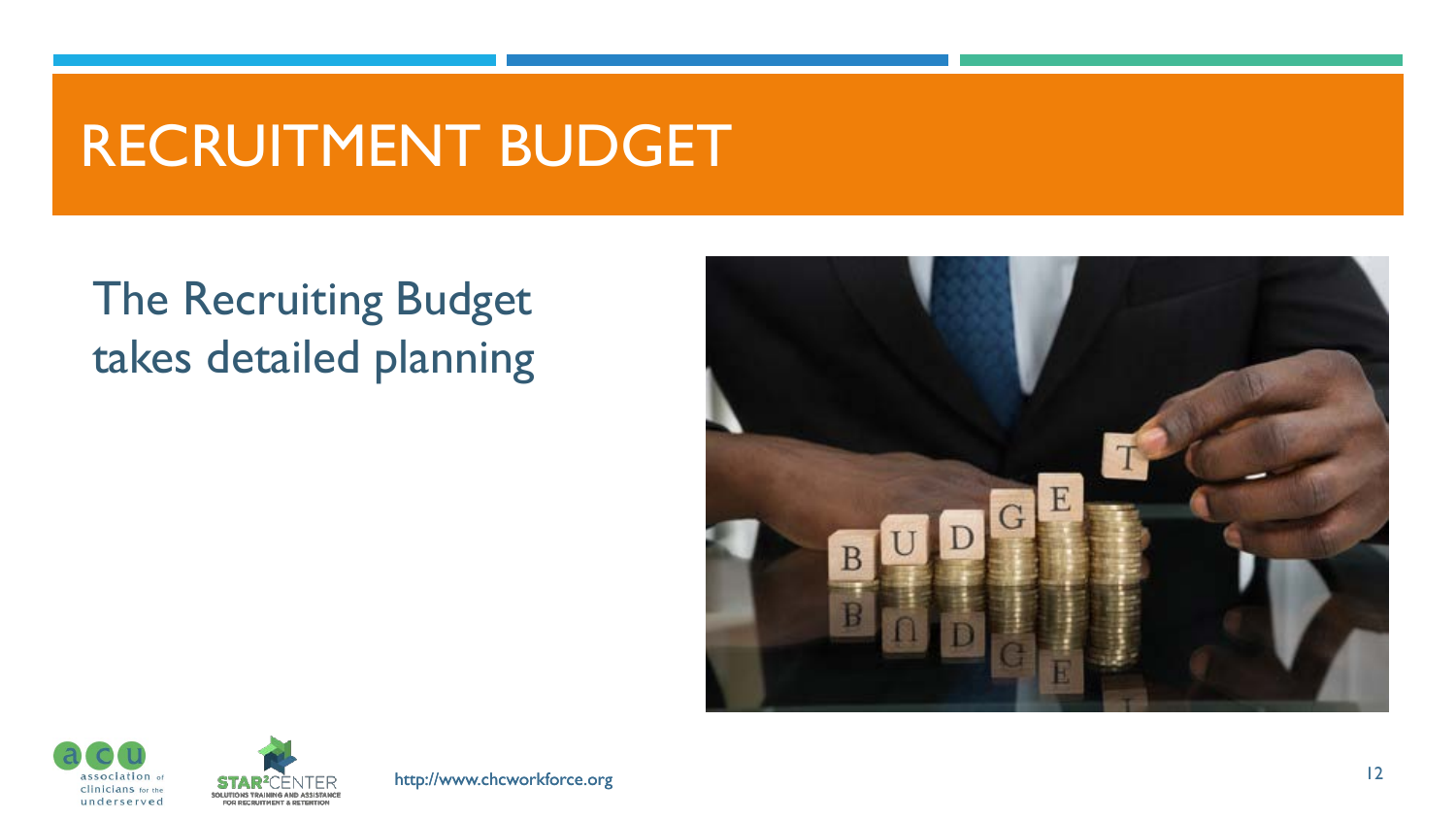## RECRUITMENT BUDGET –WHAT TO INCLUDE





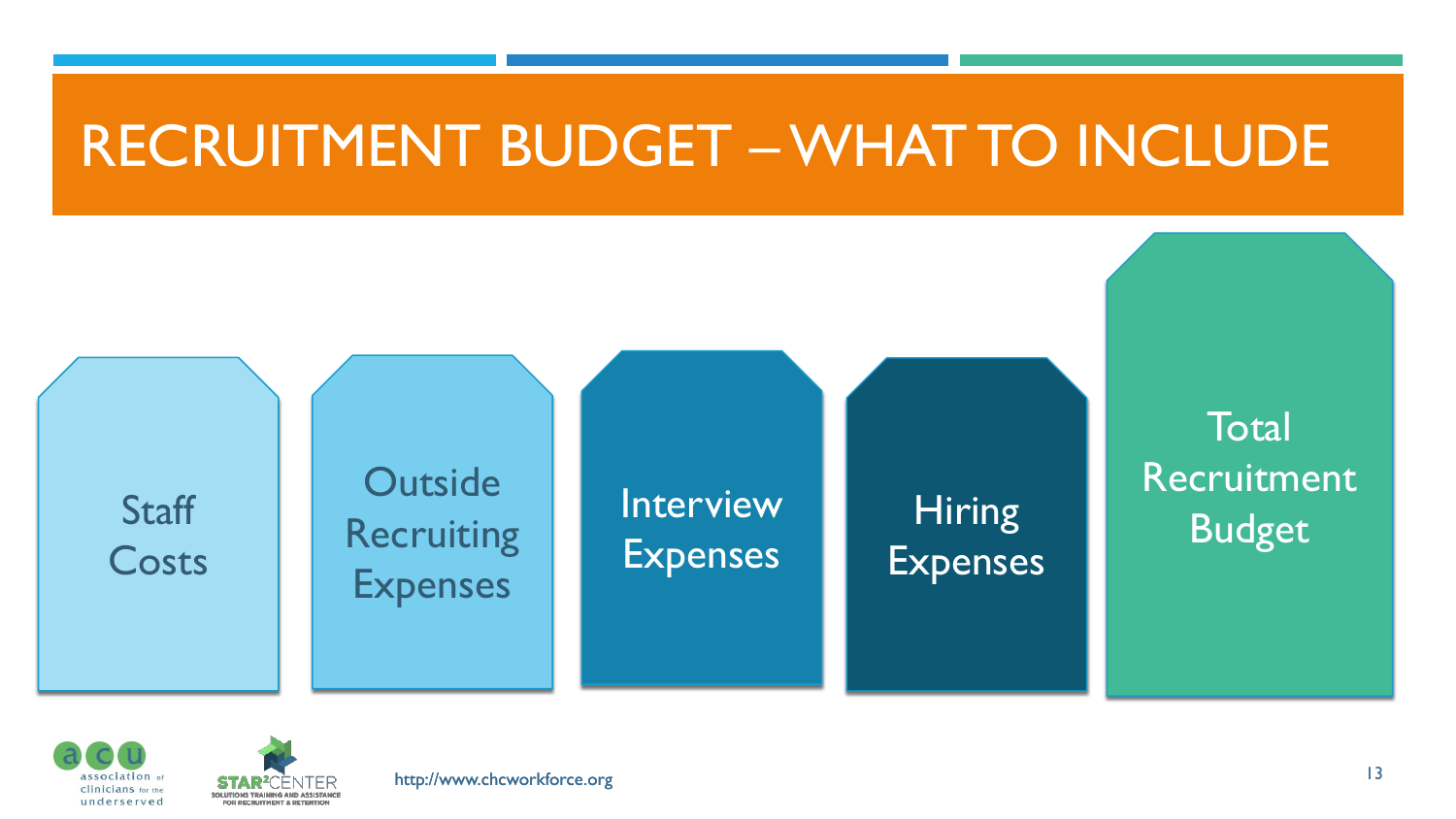# RECRUITMENT FIRMS





STA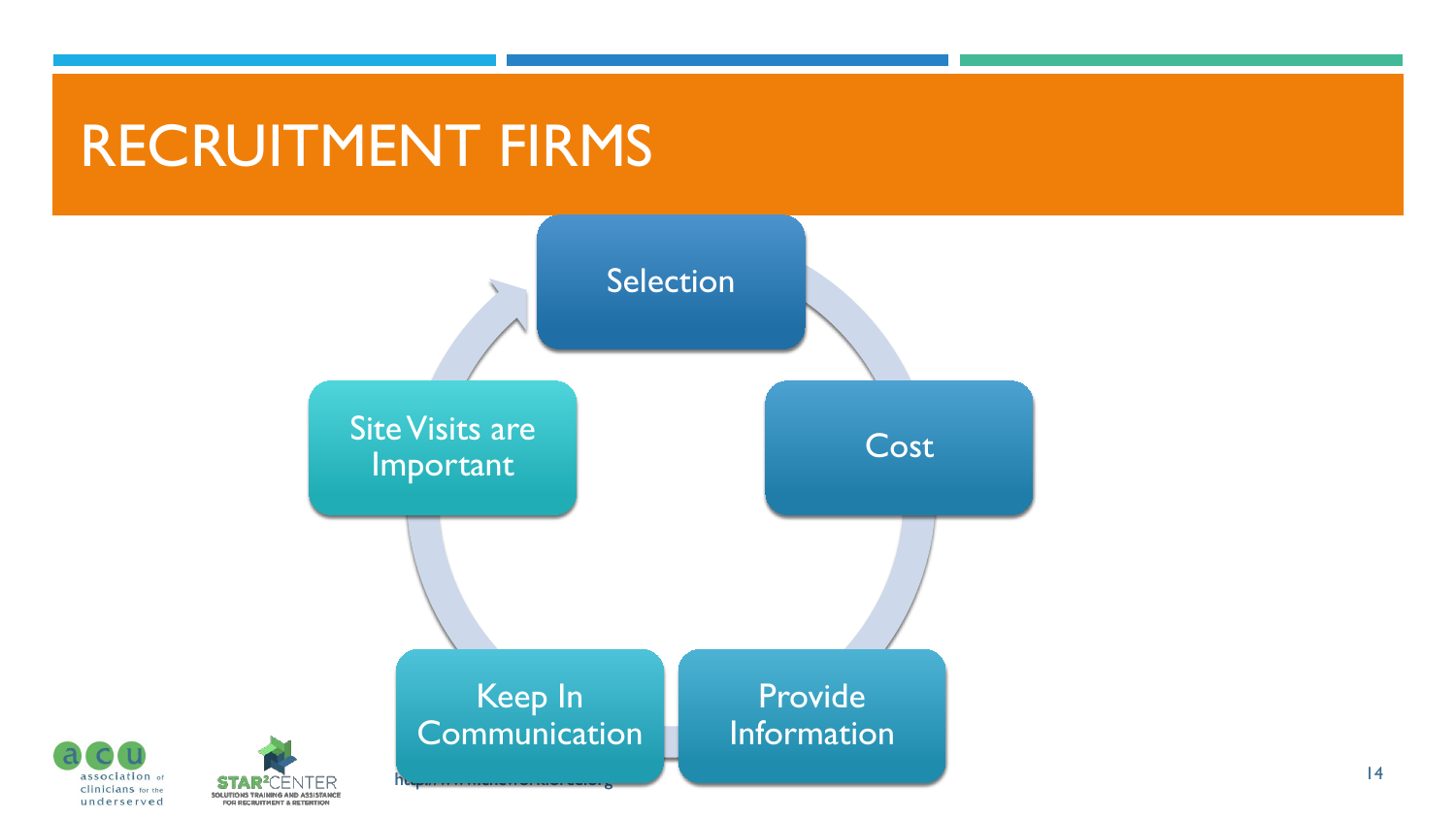# NEXT WEEK:

#### **Assignment**

- Complete Table 14, 15 & 16.
	- **Provider Recruitment Priorities,** Recruiting Budget Worksheet, and Recruiting Firm Contact Information
	- **Discussion Board Questions**
- **Office Hours** 
	- **OPTIONAL**
	- Wednesday, October 25<sup>th</sup>
	- 2 p.m. Eastern Time
	- **[https://www.gotomeet.me/STA](https://www.gotomeet.me/STAR2Center)** R2Center





**FOR RECRUITMENT & RETENTION**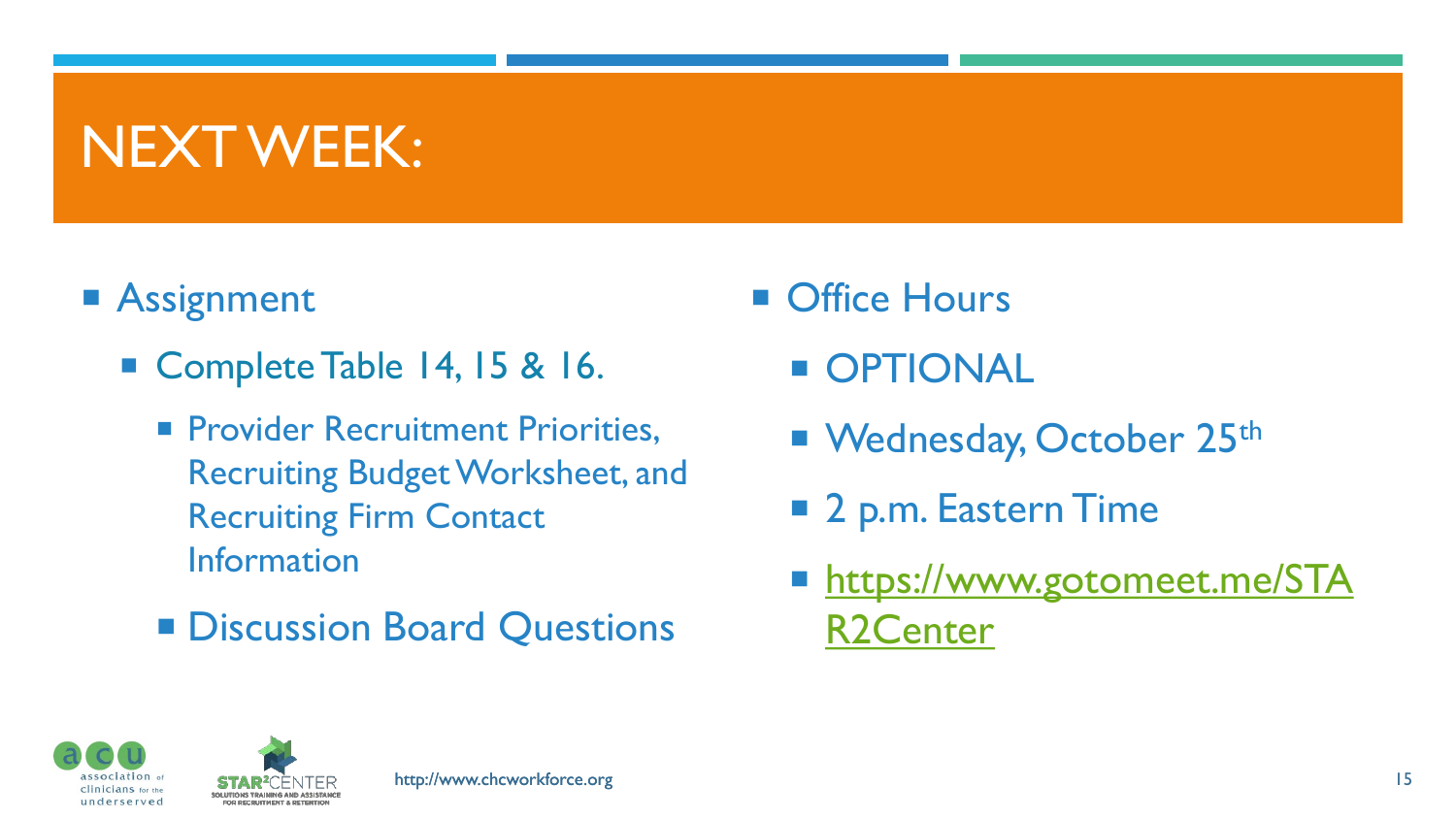## NEXT WEBINAR - NOVEMBER 1ST









http://www.chcworkforce.org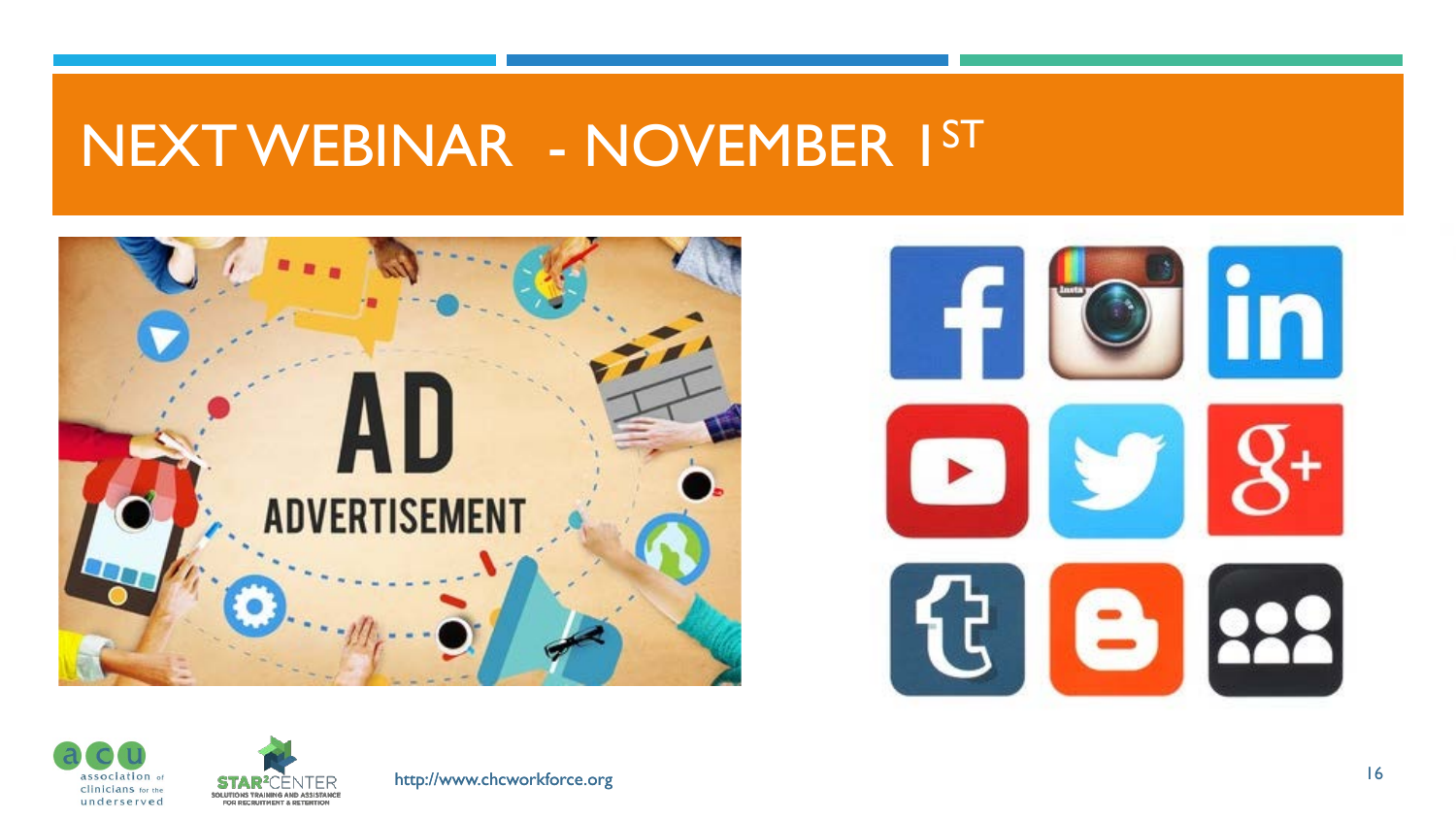# WHAT TO EXPECT



- $\blacksquare$  Faculty Emails ask any questions you have
	- **Nebinar recording**
	- **Assignment & Discussion Board** prompts
- **Nou're done for the week!** 
	- Congrats! You are through Week 5 of Recruitment Bootcamp!